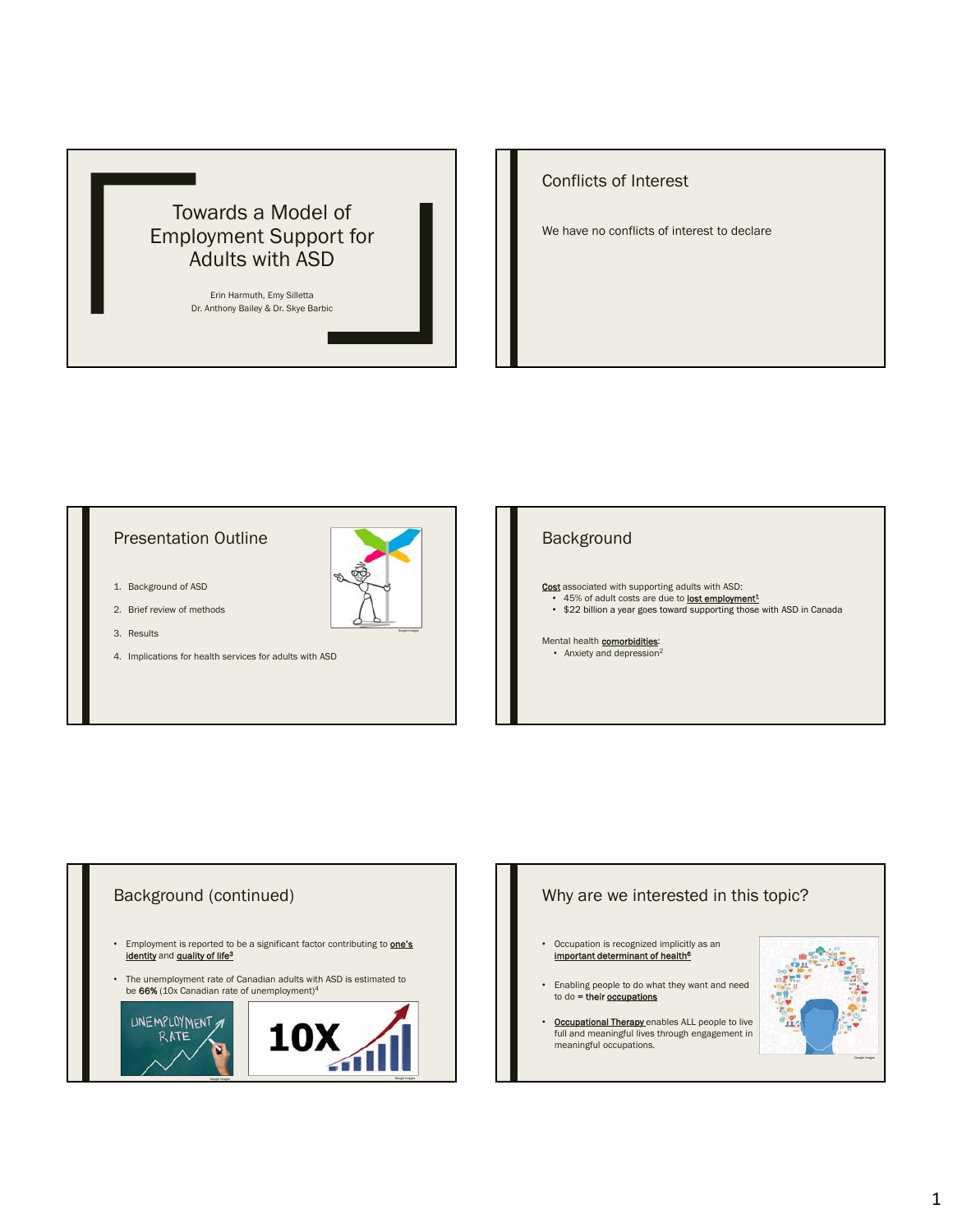### Research Question

What is known in the existing literature about the barriers and facilitators to employment for adults with ASD?



# Methods: Scoping Review Used methodological framework outlined by Arskey and O'Malley5 Five components: 1. Determine the research question 2. Identify relevant studies 3. Study selection 4. Appraise the quality and extract the data 5. Collate and summarize results

# Identification of Relevant Studies

#### ion Criteria:

- Published in the English language
- 
- Human subjects, 18 years and older<br>• Published between **January 1, 2000**<br>**and March 31, 2017** • Research subjects with a diagnosis of
- ASD • Literature from peer-reviewed journals
- or grey literature
- Review articles<br>• Research review • Research reviews limited to developed countries

#### Exclusion Criteria:

- Non-rigorous journal articles that are outside those defined in the inclusion list (e.g. opinion articles, anecdotal information, book reviews, etc.)
- Undergraduate dissertations Policy analyses
- After screening: 161 articles Initial search: 2083 articles Study Selection

| <b>Level of Evidence</b> | <b>Study Design</b>                                                                  | <b>Number of Articles</b><br><b>Selected</b> |  |  |
|--------------------------|--------------------------------------------------------------------------------------|----------------------------------------------|--|--|
|                          | Systematic reviews, meta analyses,<br>randomized control trials                      | 28                                           |  |  |
| Ш                        | Two groups, nonrandomized studies<br>(e.g. cohort, case-control)                     | 26                                           |  |  |
| Ш                        | One group, nonrandomized studies<br>(e.g. before and after, pretest and<br>posttest) | 35                                           |  |  |
| IV                       | Descriptive studies that include<br>analysis of outcomes                             | 72                                           |  |  |
|                          |                                                                                      | <b>Total: 161</b>                            |  |  |

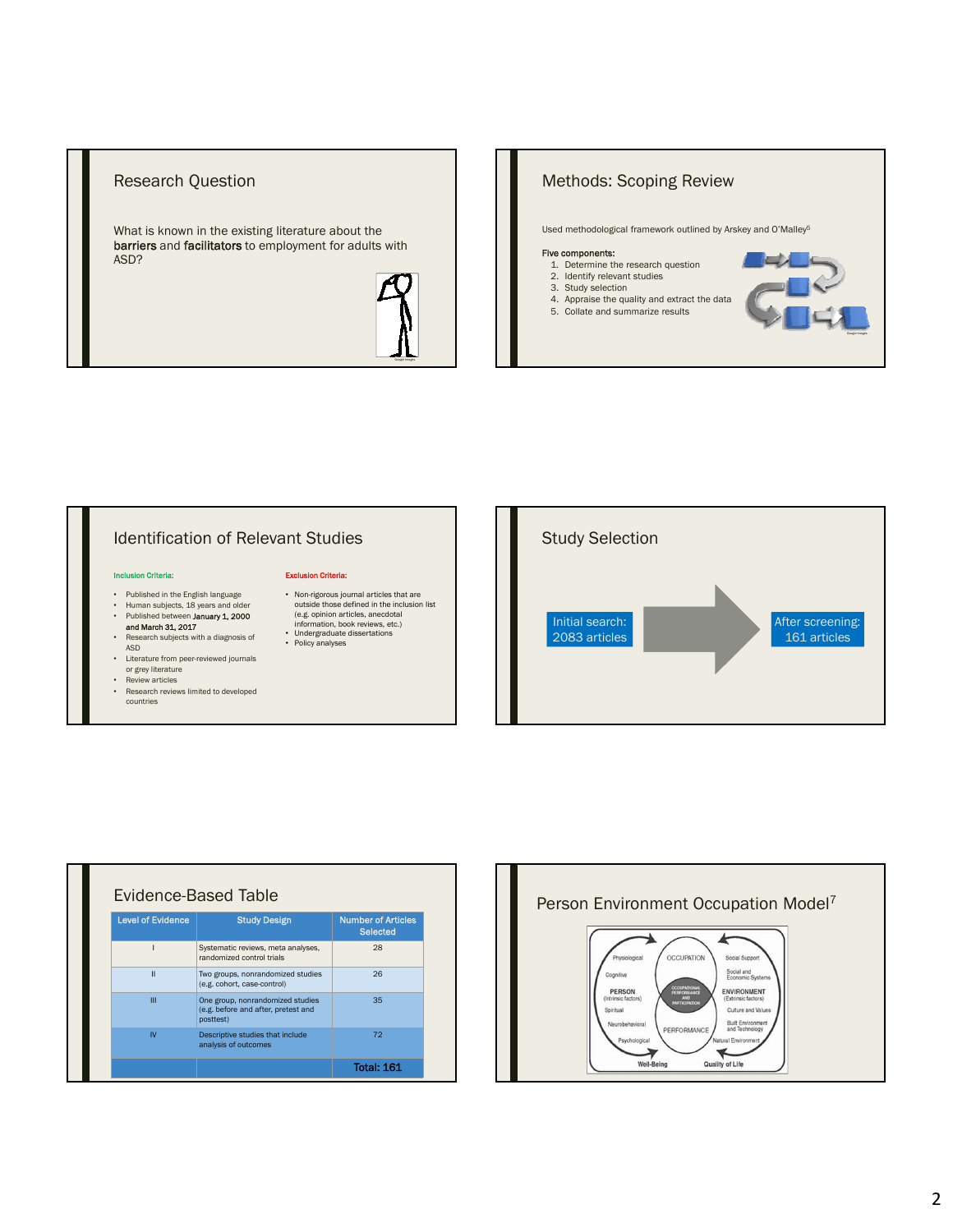

| <b>Facilitators</b><br><b>Rarriers</b><br>Physiological<br>Not discussed<br>Poor personal hygiene<br>Physical health issues<br>Cognitive<br>Skills specific to certain<br>Decreased executive function skills<br>$\bullet$<br>Difficulty following instructions<br>jobs<br>۰<br>Self-Identity<br>Positive self-identity<br>Low self-esteem<br>$\bullet$<br>$\bullet$<br>Neurobehavioural<br><b>Higher functioning</b><br>More severe communication/social<br>$\bullet$<br>difficulties<br>Fewer symptoms<br>More symptoms<br>Mental health challenges<br>Psychological<br>Insight<br>$\bullet$ | Findings in each category: Person |               |                      |  |
|------------------------------------------------------------------------------------------------------------------------------------------------------------------------------------------------------------------------------------------------------------------------------------------------------------------------------------------------------------------------------------------------------------------------------------------------------------------------------------------------------------------------------------------------------------------------------------------------|-----------------------------------|---------------|----------------------|--|
|                                                                                                                                                                                                                                                                                                                                                                                                                                                                                                                                                                                                |                                   |               |                      |  |
|                                                                                                                                                                                                                                                                                                                                                                                                                                                                                                                                                                                                |                                   |               |                      |  |
|                                                                                                                                                                                                                                                                                                                                                                                                                                                                                                                                                                                                |                                   |               |                      |  |
|                                                                                                                                                                                                                                                                                                                                                                                                                                                                                                                                                                                                |                                   |               |                      |  |
|                                                                                                                                                                                                                                                                                                                                                                                                                                                                                                                                                                                                |                                   |               |                      |  |
| $\bullet$                                                                                                                                                                                                                                                                                                                                                                                                                                                                                                                                                                                      |                                   | Self-advocacy | Resistance to change |  |